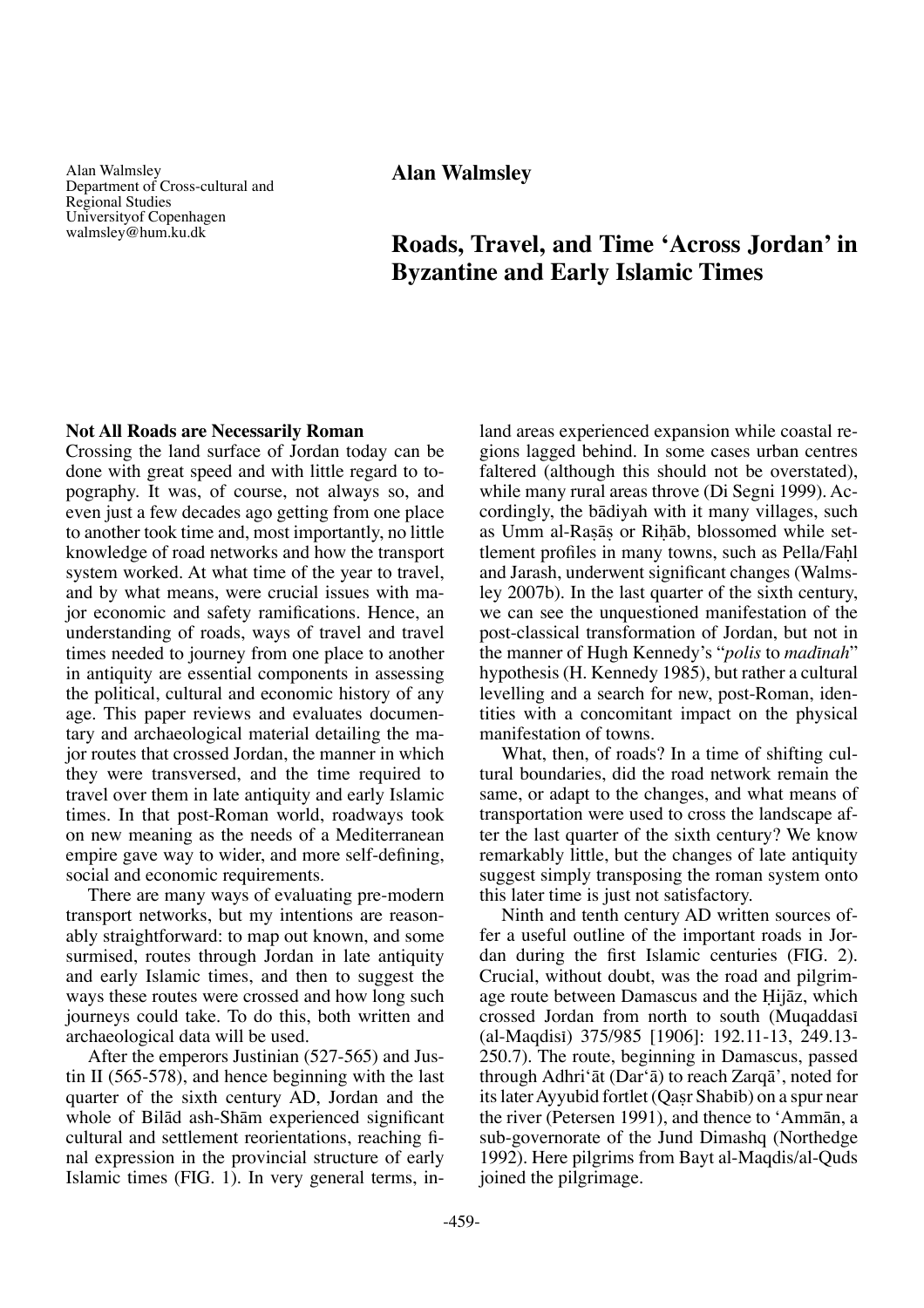

1. The military provinces (*ajnåd*) of early Islamic Bilåd ash-Shåm, the territorial extent of which was an outcome of cultural and settlement changes originating in late antiquity (Walmsley).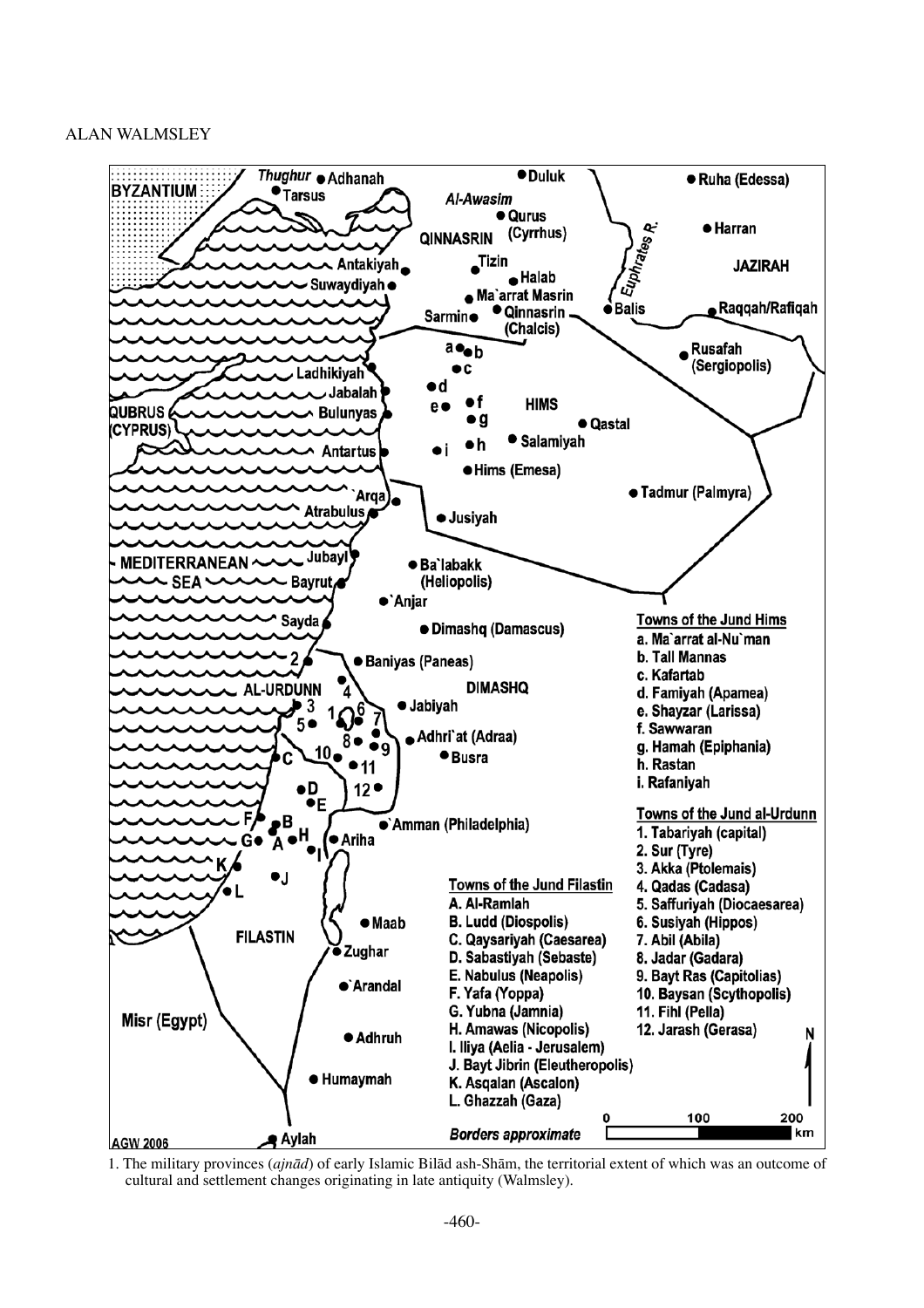

# ROADS, TRAVEL AND TIME 'ACROSS JORDAN' IN BYZANTINE AND EARLY ISLAMIC TIMES

2. The main roads of Jordan and Palestine in the ninth and tenth centuries AD as recounted in the written sources (Walmsley).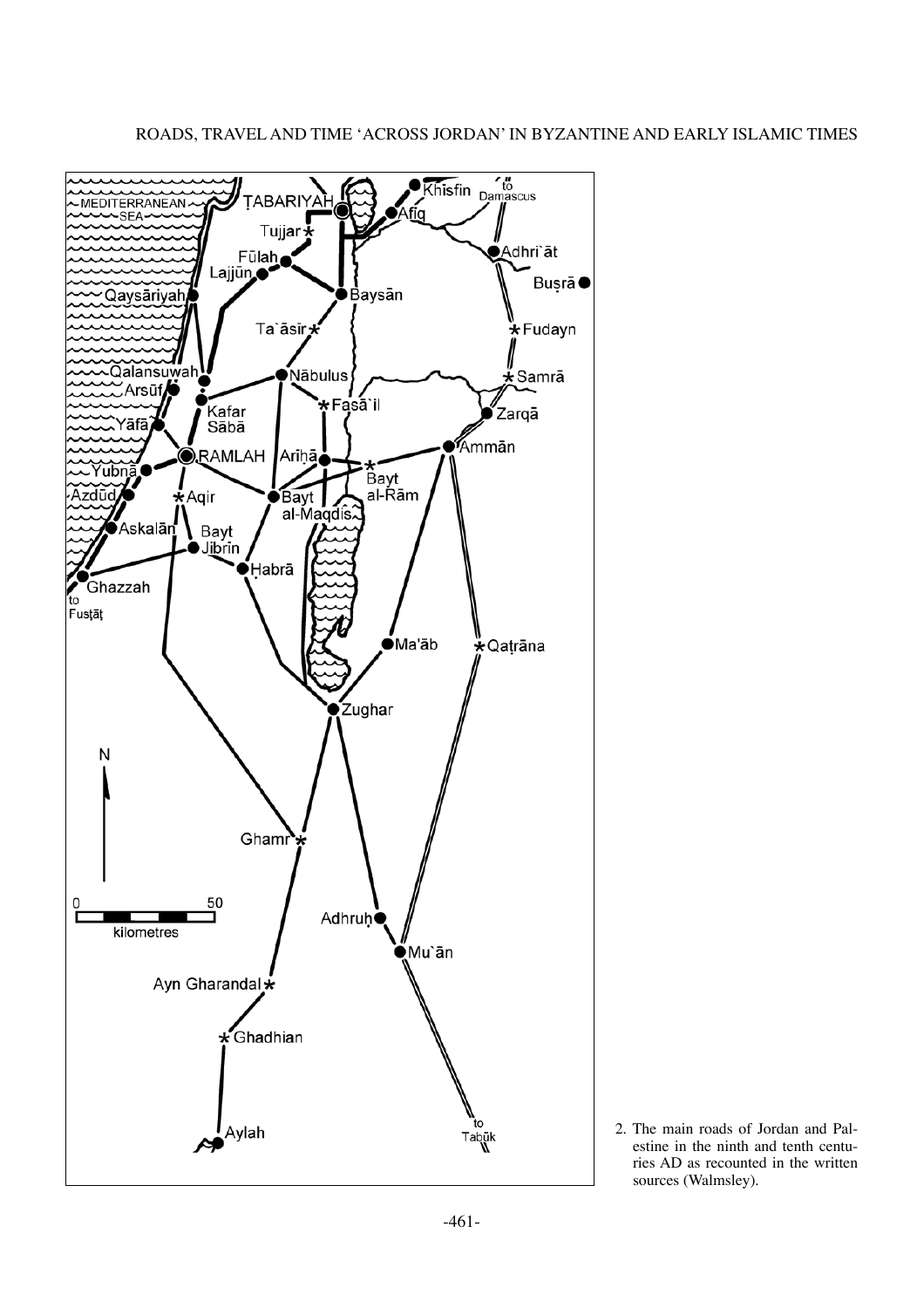South of 'Ammån, the route would have passed by the Qur'anic site of Kahf ar-Raqim, with two mosques (FIG. 3), and thereafter continued south to Ma'ān via Qatrānah and onwards to the Hijāz. The Umayyads paid especial attention to this road as both an obligatory and prestigious act. Specifically, al-Walid I built reservoirs and infirmaries on the Damascus–Makkah road (Ibn Faqih (ed.) De Goeje, 290H/903AD [1885]: 106.17-20; al-Rashid 1980: 8), while later Hishåm improved the water facilities on this route (al-Rashid 1980: 9, 11). In the fading years of the Umayyad caliphate, the hapless al-Walid II commenced a grandiose palace to receive the pilgrimage, which was his habit: "At a staging-post called Zīzā' [Jiza] he [al-Walīd] would ... feed for a period of three days people returning from the pilgrimage" (Tabari trans. Hillenbrand 1989: 103-4). Tragically, however, the project – Mushatta, with its south-facing façade depicting an earthly paradise (FIG. 4) – was abruptly terminated by his assassination (Walmsley 2007a: 100-4).

Travel times are harder to calculate. In al-Magdisi, the distance from the Yarmūk to Ma'ān was covered in five stages (*marhalah*), but for C.M Doughty the nineteenth-century trip was longer: two days to 'Ammān, two to Qatrānah, one long 12hour day to Haså, and two further days to Ma'ån – in all, seven gruelling days (Doughty 1883 [1921]: 4-18). It seems that al-Magdisi's stages did not represent actual travelling times, but spaced route destinations. Hence, Doughty's trip would better represent actual travel times: that is, the minimum of a week from the Yarmøk to Ma'ån, without a rest day.

Confirmation can be sought in the journey of Gertrude Bell from Mādabā to Wādī Mūsā in 1900, which involved two days on the mountain road to Karak and another two following the Roman road to Wādī Mūsā. Going back via Tuwwānah, the journey was spread over three days, in part due to the excessive heat (Bell 1927: 72-76).

The ninth-century AD geographical works, specifically Ibn Khurdadhbih and Qudåmah, preserve only a bare outline of the itinerary between Damascus and Makkah. The lack of absolute distances and some uncertainty over the itinerary in these works suggests that a centralized knowledge of the pilgrimage route did not match that kept for the postroads; thus to travel on the pilgrimage road in Bilåd ash-Shåm, local knowledge was essential. Perhaps this situation arose after the overthrow of the Umayyads, for only with al-Magdisi is more information provided, as he appears to have had access to sources familiar with the Umayyad system.

Al-Maqdisi stresses the pivotal role played by 'Ammån on the route during the Umayyad Period, when this town was linked to Makkah via the oasis of Taymā' by three postal routes (Muqaddasi (al-Maqdisπ) 375/985 [1906]: 249.13–250.7). In addition to the western pilgrimage route via Ma'ån already described, a second (middle) route passed through al-'Auniyid, modern al-'Uwaynid with a



3. The two mosques of Kahf ar-Raqim, the upper (foreground) of probable Umayyad date (Walmsley).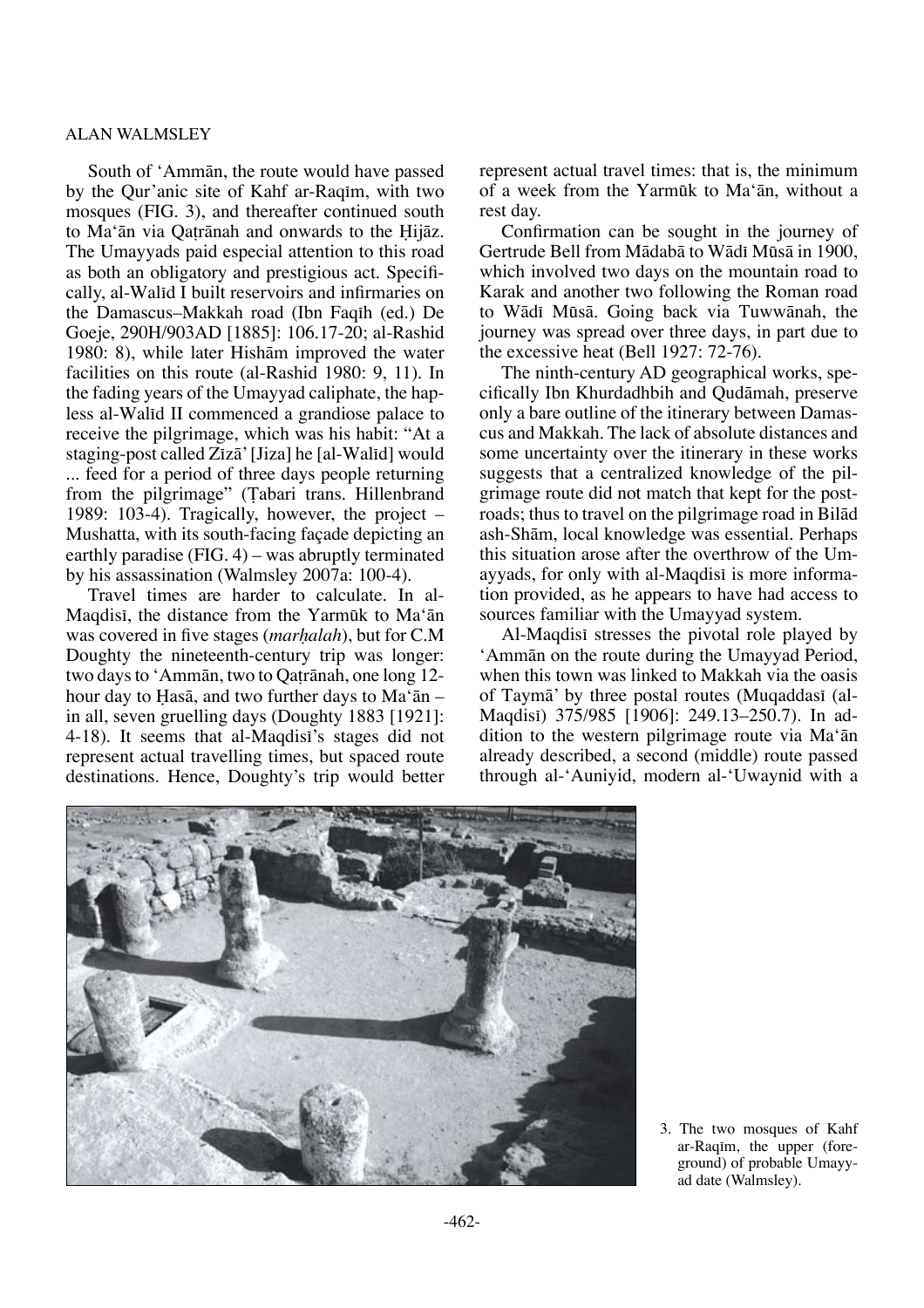

ruined fort and wadi tower, reaching Taymå' after a long 13½ stages (D.L. Kennedy 1982: 113-28, with references; Musil 1927: 517-18). The third, easternmost, route passed by way of Wubayr, modern Båyir, once with remains of a castle and wells, reaching Taymå' after 12 stages (Stein, in D.L. Kennedy 1982: 255-58; King, Lenzen and Rollefson 1983: 398-99; Musil 1927: 324, 517-18). 'Ammån's central role in facilitating communications between Damascus and the Hijaz, along with other important functions, accounts for the construction of an impressive Islamic citadel complex above the classical town (FIG. 5). However, the rise of the Abbasid dynasty resulted in a greater importance for the Darb Zubaydah from Køfah (al-Rashid 1980), and the Damascus-Hijaz route reverted to

4. Failed grandeur: the unfinished depiction of an earthly paradise on the Mushatta façade (Walmsley).

regional, rather than imperial, importance only, with emphasis on the Ma'ån route. Nevertheless, under the first Abbasid caliph, Abū al-'Abbās as-Saffāh (132-136H/749-75AD), the route was repaired as revealed in an important milestone dated to 135H/752AD found near al-Mafraq, the intermediary stop between Adhri'åt, the point of measurement inscribed on the milestone, and al-Zarqå'. It is most unlikely this is the only milestone on the route through Jordan.

Tenth century AD sources pinpoint a network of roads that passed through the trading town of Zughar at the southeast corner of the Dead Sea in the Wādī 'Arabah (FIG. 2). A route south of Zughar led to Aylah probably via Ghamr (with a road to al-Ramlah), 'Ayn Gharandal and Ghadhian in the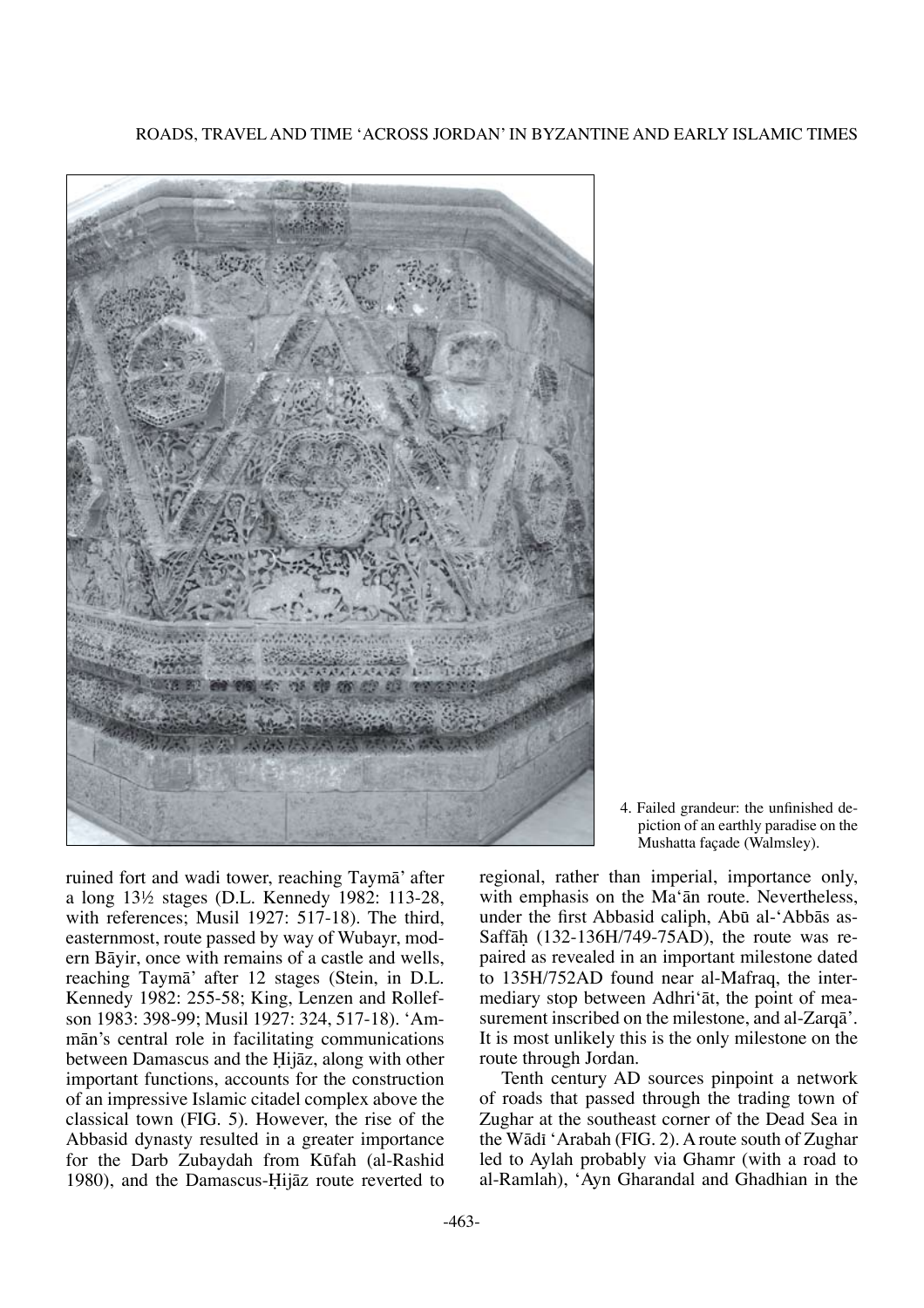

Wādī 'Arabah, a journey that extended over four stages (=days?) (Muqaddasi (al-Maqdisi) 375/985 [1906]: 249.12). Roads also led from Zughar to Habrā and Arīhā, and thence to points beyond such as Jerusalem and Nåbulus. Another road from Zughar passed through Moab to 'Ammån, through which town Damascus was joined to the trading markets of Zughar and Aylah. In addition to the Hajj (above), this connection further explains the ongoing importance of 'Ammån, Adhri'åt and al-Zarqå' in the third-fourth/ninth-tenth centuries. In total, the trip from Aylah to the Yarmūk extended over eight stages ('Aqabah – Zughar: 4 stages; Zughar – Maåb, 1 stage; Maåb – 'Ammån, 1 stage; 'Ammån

5. An obligatory, prestigious and pragmatic act: embellishment of the pilgrimage road from Damascus to the Holy Cities of the Hijāz with the citadel palace of 'Ammån (Walmsley).

– Adhri'åt, 2 stages). This trip would have taken at least eight days, the ascent from Zughar to Maåb being the most rigorous. Additionally, Ibn Hawqal mentions a road from Zughar to the mountains of ash-Sharāh, presumably reaching Udhruh and, ultimately, Ma'ān (Ibn Hawqal (Abū al-Qāsim b. 'Alī al-Nasībī) ed. Kramers 1938 [378H/988AD]: 186.6-7, 186.21-22). Al-Magdisi overlooks this route, perhaps a little bit surprising considering the close ties between these two centres and Zughar. However, it was Jarrāhid territory and difficult to cross. Al-Maqdisi also presents a blank map for north Jordan – located in this period in a separate *jund* (that of al-Urdunn; FIG. 1) – but the gap may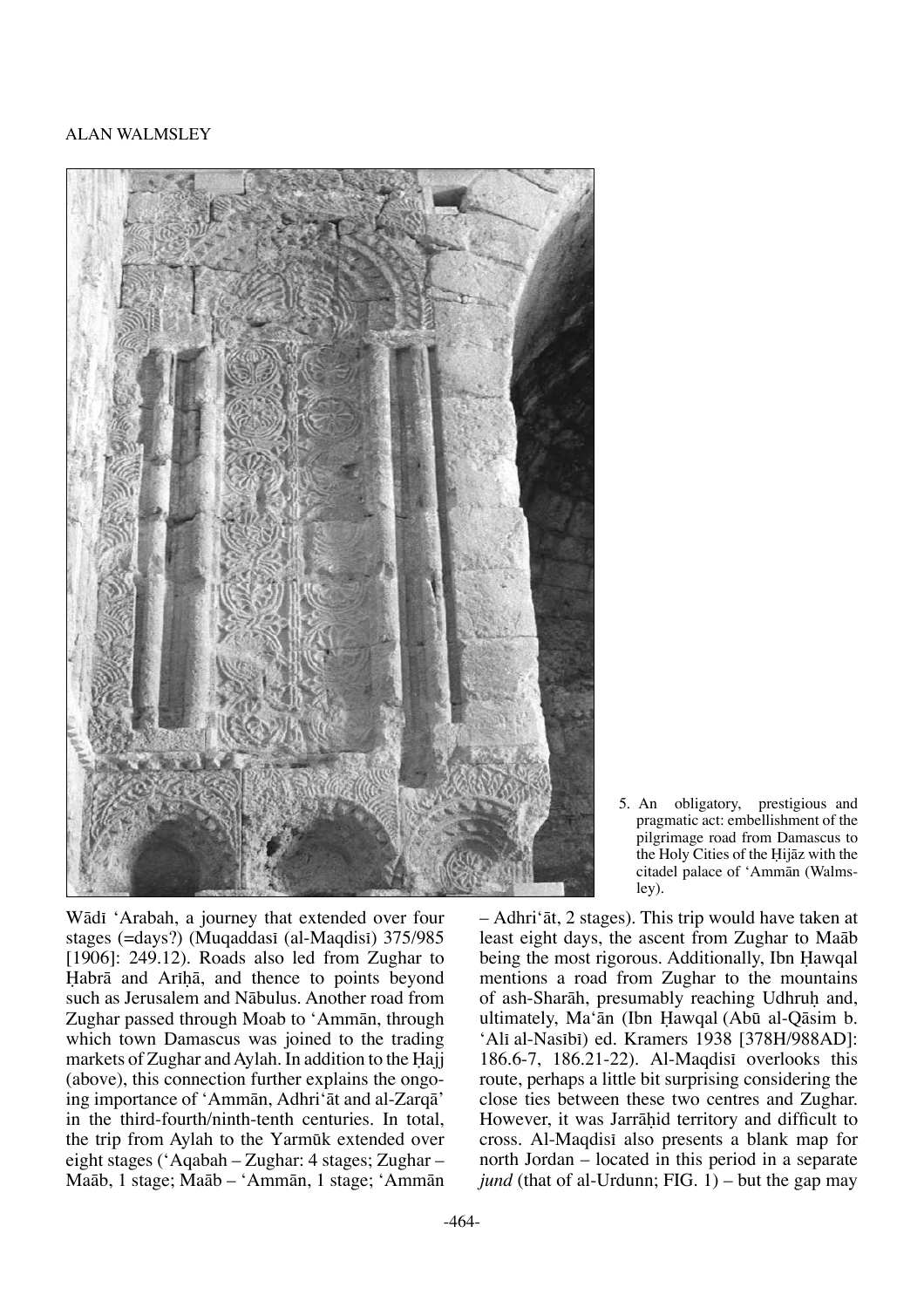be knowledge-based, lying outside of al-Maqdisi's experience perhaps due to political factors and especially the impact of the "turbulent" 'Awf tribe that dominated that area in Fatimid times (Sourdel 1960). Therefore, we can expect a road northwards from 'Ammån to Jarash and from there to Pella and Baysān/Tabariyyah or to Irbid/Bayt Rās and both Abil and Jadar (Umm Qays); certainly these routes operated in Umayyad times and probably later, but the roads are not mentioned by the sources.

Not to be ignored for a number of reasons is the 'Ammån – Jerusalem road. According to al-Maqdisi there were two routes that connected these important centres: one in three sections through Arīhā and Bayt al-Rām, perhaps via Hisbån; and the other more a direct approach covered in two stages, probably by way of the Wādī Nā'ūr or Sal† and with one stop at the Jordan River. The Jericho – Jerusalem leg has produced important milestones from the time of 'Abd al-Malik with distances measured from Damascus, and which confirm the early Islamic mile of 2.285kms (Elad 1999; Sharon 1997: 104-8). Early in the twentieth century, Gertrude Bell travelled the road between Jerusalem and Sal† in two short days (Bell 1907: 4-18). Leaving Jerusalem at nine in the morning, Bell lunched at the khån associated with the parable of the Good Samaritan before camping for the night at the Jordan crossing. Next morning, after paying a toll at the Jordan River bridge, Bell had a choice of three destinations: Salt, Hisbān or Mādabå. Taking the Sal† road, she arrived there at four in the afternoon. On another occasion, in 1900, Bell travelled to Mådabå via Jericho, Livias/Bayt al-Rām and Wādī Hisbān in three days, but two of those were just over half days (Bell 1927: vol. 1, 67-70).

How were roads travelled in the seventh – tenth centuries AD? The information is equally as sparse. The first point to be considered is the condition of roads. We know that the Darb Zubaydah between 'Iraq and the Hijāz was essentially a cleared track, suitable for foot traffic, as with many Roman-period routes in Bilåd ash-Shåm. Two written sources offer a glimpse of road traffic in early Islamic times. In about 685AD, the administrator of Nessana/Nastan within the district (*kørah*) of Ghazzah, which formed part of the *Jund Filastin*, received a demand from a superior (probably based in Ghazzah) to provide two camels and two drovers, with pack saddles and straps, to serve upon the Caesarea –

Scythopolis (Qaysåriyah – Baysån) road (Kraemer 1958: 209-11, document 74). Secondly, in the late seventh century, as recounted by Arculf the pilgrim, pinewood for fuel was carried to Jerusalem by camels, for wagons and carts were rarely seen (Wilkinson 1977: 106). Clearly, pack animals (camels and mules) were the main means of transport (FIG. 6), while wagons must have been an exception, a system almost certainly inherited from late antiquity.

While patchy, the late antique and early Islamic material on travel across Jordan is generally consistent: it took at least a week (more from 'Aqabah) to transverse Jordan from north to south and a couple of days to cross the Jordan rift valley. Not surprisingly, then, in this period the material culture of the south stemmed from a clearly different tradition than that in the north, but with demonstrably east – west connections as well. As described elsewhere (Walmsley 2000), most economic networks as observed in the material culture operated effectively within a radius of 100km, or three days travel time. That allowed a journey to be completed within a maximum six-day period, which would ensure the traveller could return home in time for the holy day of the week. This arrangement reveals the practical compatibility between religion and commerce that characterised the late antique and early Islamic periods in Bilåd ash-Shåm.

#### **Acknowledgement**

This paper was written while I had the good fortune to be a 2006-2007 Fellow in Byzantine Studies at Dumbarton Oaks, Washington DC.



6. Camels as beasts of burden: a working camel on the vault of the reception hall of Qusayr 'Amra (Walmsley).